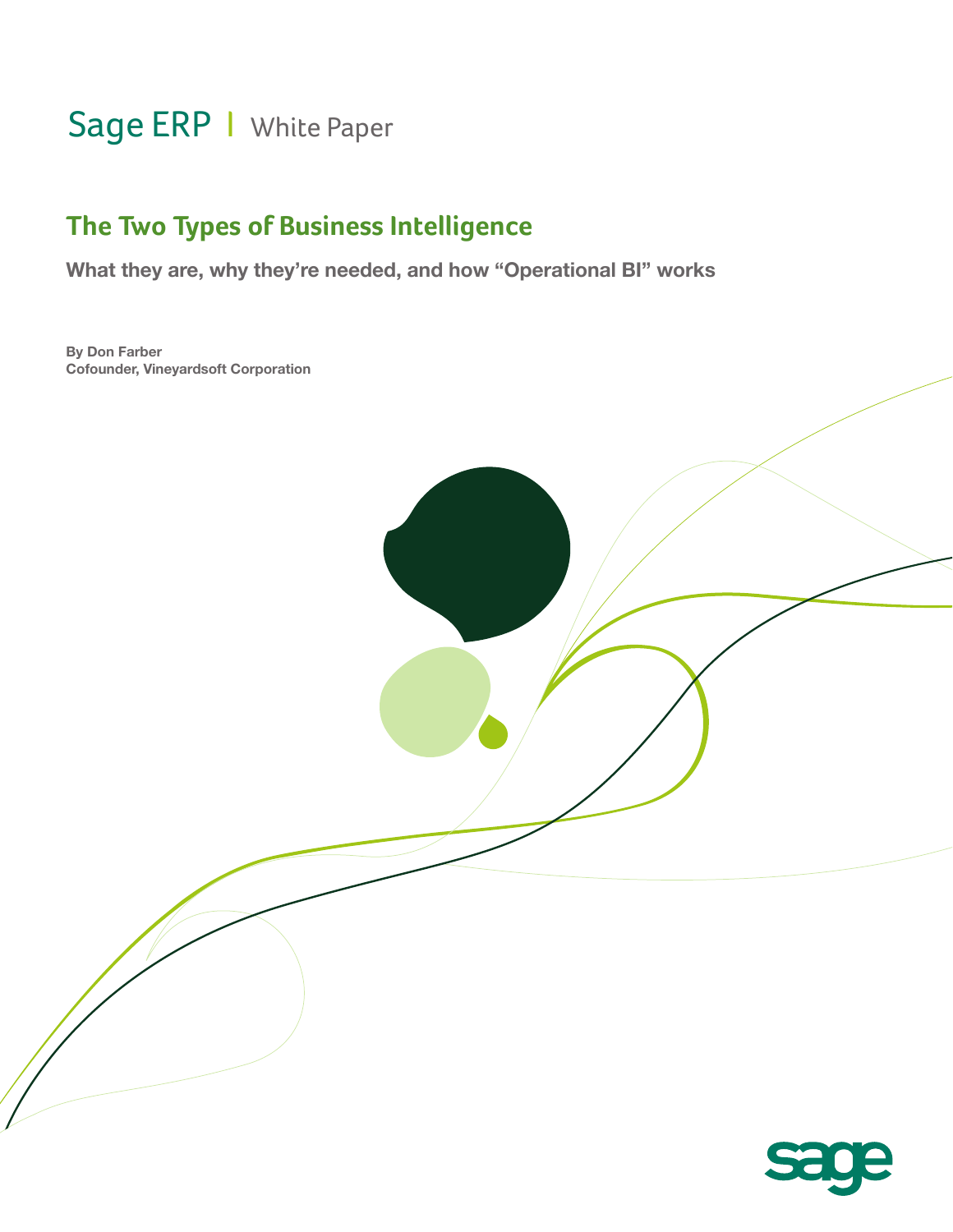# Table of Contents **Table of Contents**

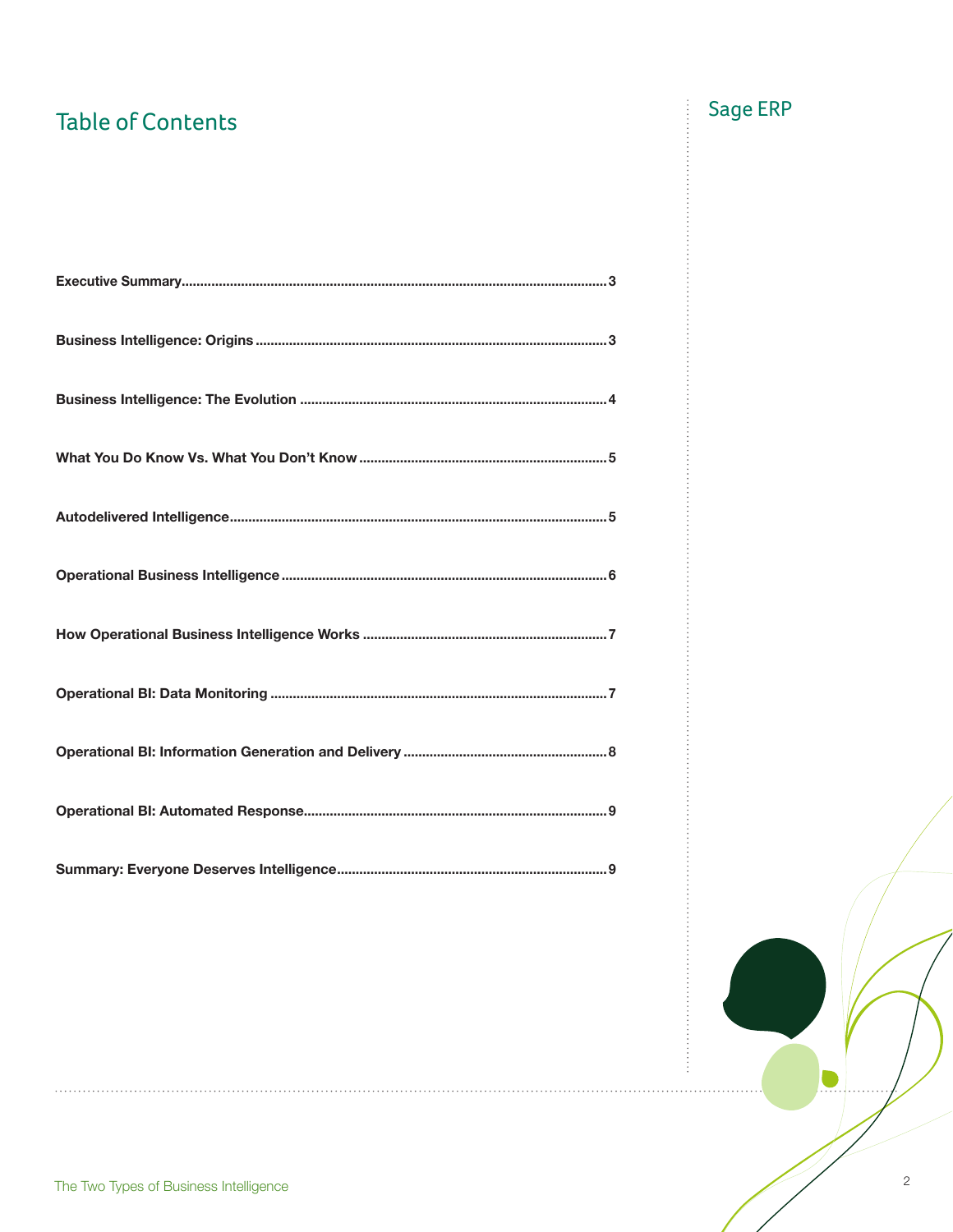## Executive Summary and the state of the Sage ERP state  $\sim$  Executive Summary

What kind of information does an organization's employees need in order to perform their jobs to the best of their ability?

Generally speaking, executives and managers are looking to gather strategic information, analyze it, temper it with their own knowledge, and then make what are often wide-reaching decisions.

Nonmanagerial staff, on the other hand, most benefit from task-specific information, details that will help them perform individual business operations in the most efficient manner possible.

Two different groups, two different types of information.

Both groups in need of business intelligence (BI).

So why is it that over 65% of all organizations have implemented only strategic business intelligence solutions, effectively helping their executives and managers but leaving everyone else out in the cold?

This paper discusses the origins of business intelligence, how it started, and why almost immediately it became the exclusive domain of an organization's management. This paper also details the need for "operational business intelligence," including the unique capabilities offered by this kind of BI solution.

### Business Intelligence: Origins

Business Intelligence has been around for many years, but it really didn't hit its prime until early in the 1990s. And the BI term came about less because of what it enabled an organization to do—anyone reviewing a report was involved in "business intelligence"—and more because of the technology it represented.

In a nutshell, standard reporting and analysis applications were not classified as BI. Business intelligence applications were defined as interactive, graphic solutions that allowed a user to "drill down" into and "slice and dice" the underlying data. And that's when everyone assumed that BI was a "strategic" analysis tool.

Consider the above kind of technology.

- Interactive
- Graphic
- Drill-down

Now ask yourself the following question:

"What people within our organization would we want to give access to a solution like that?"

Answer: Managers and executives.

For one thing, high-level business analysis is typically done by managers and executives, whether it's your CFO, sales manager, or even your CEO. These are the people who are responsible for making "big-picture" decisions within an organization, and clearly the better their ability to analyze business activities, the better the decisions they're likely to reach.

So business intelligence software became one of the hottest commodities for software vendors to sell and for customers to buy. BI solutions might not have been among the most affordable solutions available, but as they were targeted toward executives and managers, their price tag was easily justifiable.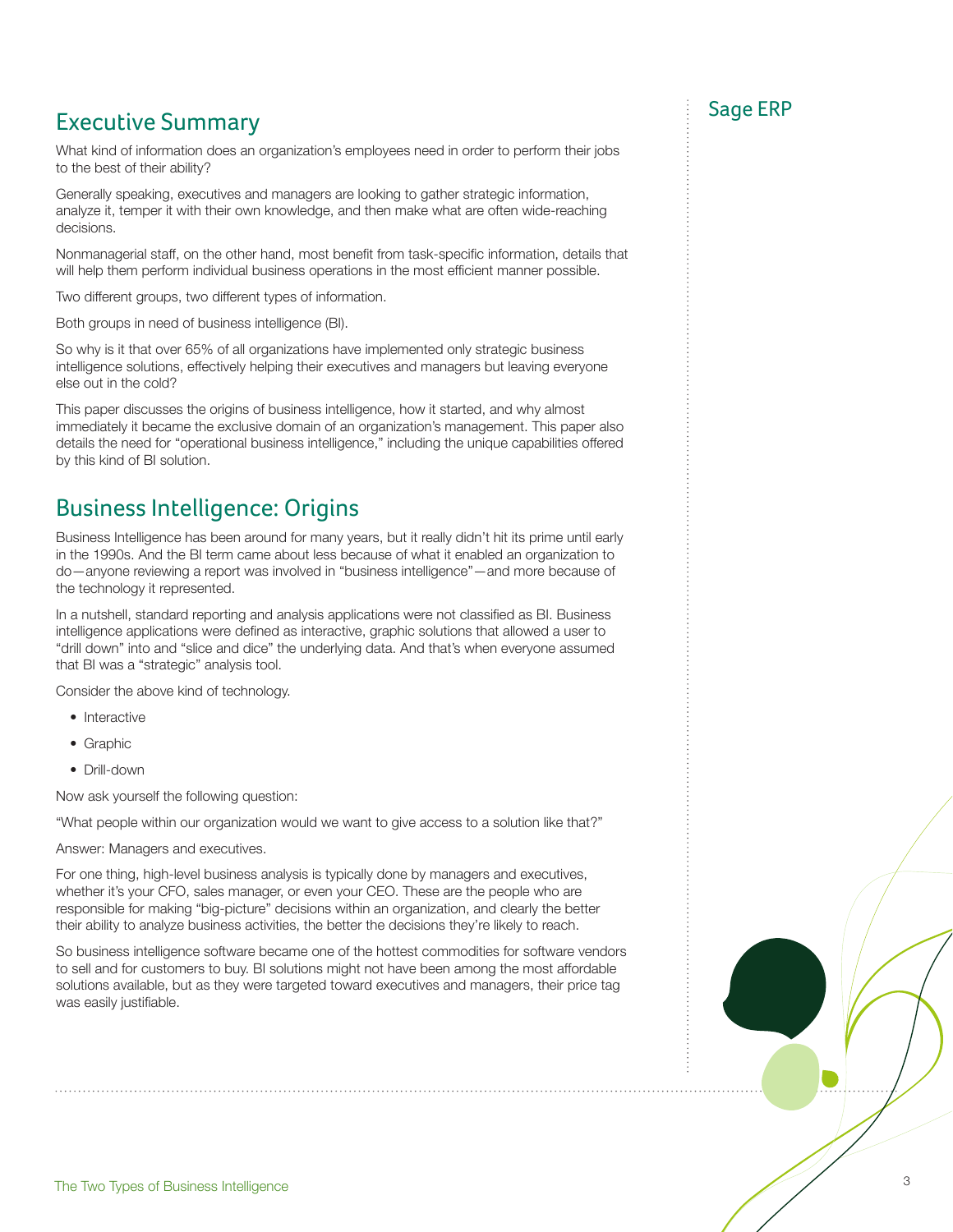And, even though BI solutions were completely dependent on a user's own initiative to access, **Sage ERP** analyze, and drill down into the desired information, managers and executives typically had the time—and the responsibility—to do so.

BI software offered a strategic solution to a specific audience, and it was a good fit.

Until, that is, organizations tried to redefine the audience for BI solutions.

### Business Intelligence: The Evolution

Well past the 1990s, the only employees who were deemed worthy of business intelligence were managers and executives. After all, BI solutions were designed to give strategic, "bigpicture" information to the people within an organization who were tasked with making bigpicture decisions. Normal staff members were not tasked with such responsibilities.

Moreover, everyday staff members were typically not allocated "analysis time"—that is, hours spent every week in analyzing business activities. A nonmanagerial employee who spent time performing some kind of interactive analysis would necessarily be taking time away from expected everyday tasks. And that was just unacceptable.

But the potential value of business intelligence beyond management could not be ignored.

And so sometime after the year 2000, organizations began to wonder whether business intelligence solutions had value to offer staff other than managers and executives. Organizations began to speculate that if a BI solution could offer a manager intelligence on what products to promote in the next quarter, why couldn't a BI solution also offer a nonmanager intelligence such as when it made sense to transfer a specific product from warehouse "a" to warehouse "b"?

And so the age-old concept of the users and uses of business intelligence software began to change. And therein lay the challenge.

The BI software provided to managers and executives was interactive, extremely flexible, and provided output in a drill-down, slice-and-dice graphic format.

Now this "interactive slicing and dicing" offered by traditional, strategic BI solutions took time, but that was acceptable when that time was being spent by managers and executives. After all, these are the very people whom you hired to do this kind of analysis; they have the experience to know what to look for and the time required to look for it.

But that's not true for nonmanagerial staff.

Nonmanagerial staff were hired to perform a litany of daily tasks; chances are that their day is fully occupied doing so. And for this group of your employees, a job well done does not consist of analyzing big-picture business trends but rather consists of completing small-picture tasks in the most efficient way possible.

And so in 2008 the term Operational Business Intelligence (OBI) was created as a complement to the traditional Strategic Business Intelligence that everyone was already familiar with. Same general concept—providing needed information to the right people—but using very different underlying technologies.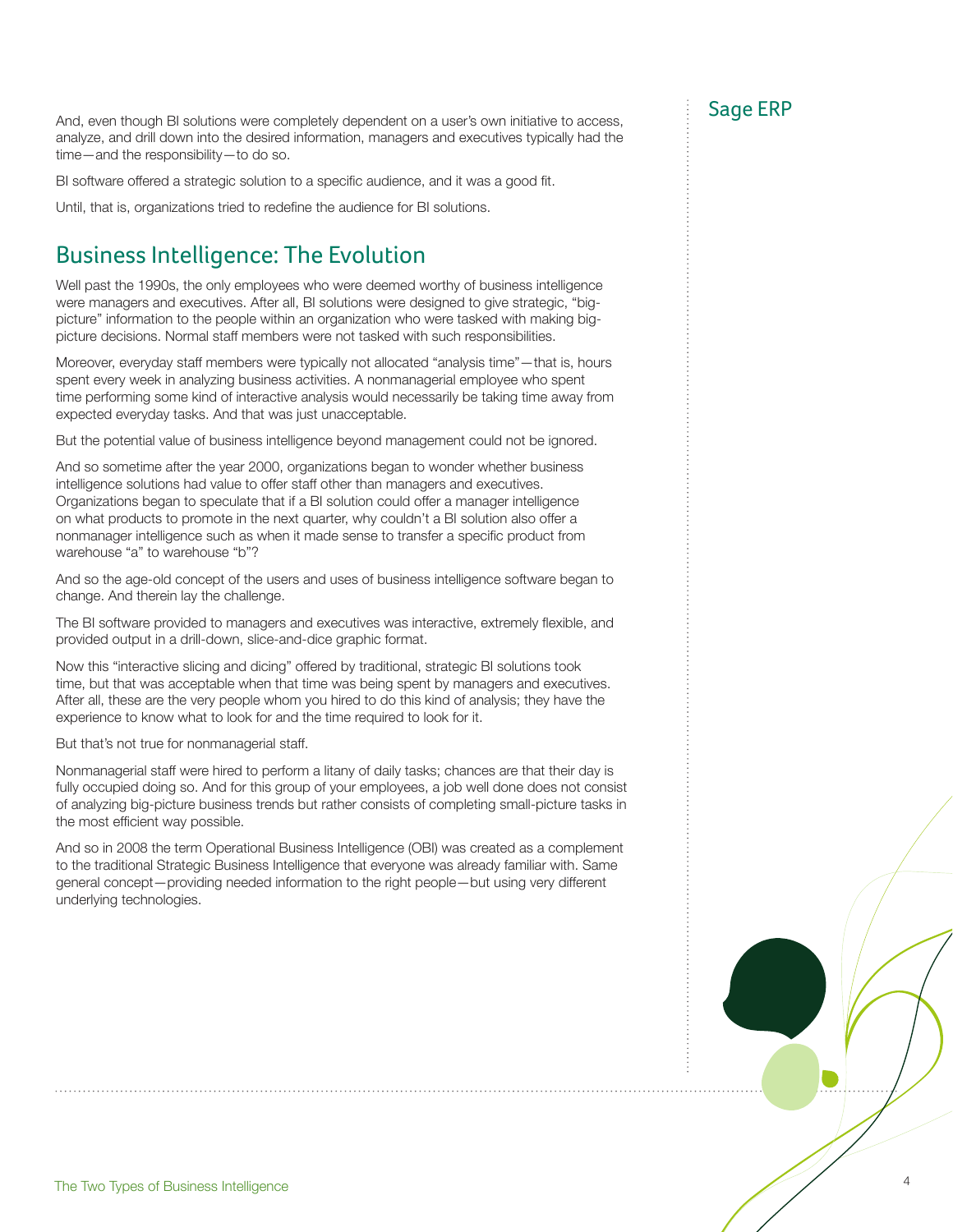## Sage ERP What You Do Know Vs. What You Don't Know

In addition to the difference between their audiences, strategic versus operational business intelligence has another important differentiator.

When managers and executives use a strategic BI tool, they typically have a good idea of what they wish to analyze—sales figures, customer service stats, and so on—but they typically don't know what the results of their analysis will be. Their analysis could show that a certain product isn't being sold as much as they thought or that a supplier ships an unusually high percentage of damaged items.

Thus strategic BI solutions are typically used by managers to discover what they don't know.

Operational business intelligence is different.

Operational BI is very often used to deliver anticipated information.

This is because operational BI focuses on standard tasks that employees need to complete. As such, an organization can in most cases look at a task and identify the information that would help an employee complete that task in an efficient manner.

Take, for example, the task of an account manager entering a new order for a customer. Most organizations would like that account manager to receive intelligence about that customer's credit status and whether he has any overdue invoices. This is a perfect example of knowing ahead of time what intelligence you wish to deliver.

Although you might not know the specific details of the intelligence to be delivered (who the customer is and his financial status), you do know the elements of information you want the account manager to receive.

In other words, operational BI is often used where you're able to say:

*"When 'x' happens, I want to automatically deliver intelligence 'y' to person 'z.'"*

And that brings us to one final differentiator between strategic and operational BI the methods by which the corresponding business intelligence is delivered.

### Autodelivered Intelligence

The most visible difference between strategic and operational BI is the manner in which the intelligence is delivered. Strategic BI needs to be delivered in an interactive manner, enabling a manager to "slice and dice" his views of data in a number of different ways. Additionally, strategic BI solutions usually focus their output on graphical displays, as charts and graphs typically better represent trends, opportunities, and problem areas.

Operational BI, however, needs to make as small a demand on a recipient's time as possible. That generally rules out information presented in an interactive manner. Moreover, since operational BI information is usually task-specific, there is less need for charts and graphs.

For instance, informing a staff member that a client is on credit hold or has overdue invoices requires no graphical display. And even in instances where graphics are valuable—such as balancing inventory between multiple warehouses—the most important information would typically still consist of just a brief message. (For example, "Item 'a' in warehouse #1 is approaching reorder point; move excess stock from warehouse #2 to warehouse #1.") So—we are now able to begin to formulate a picture of the nonmanagerial staff members who need to receive business intelligence:

- Their day is filled with process-level business tasks to complete.
- They have little or no time to proactively "look" for information that could help them complete heir job in a more efficient manner.
- Graphical information is generally less useful to them than short, task-specific details.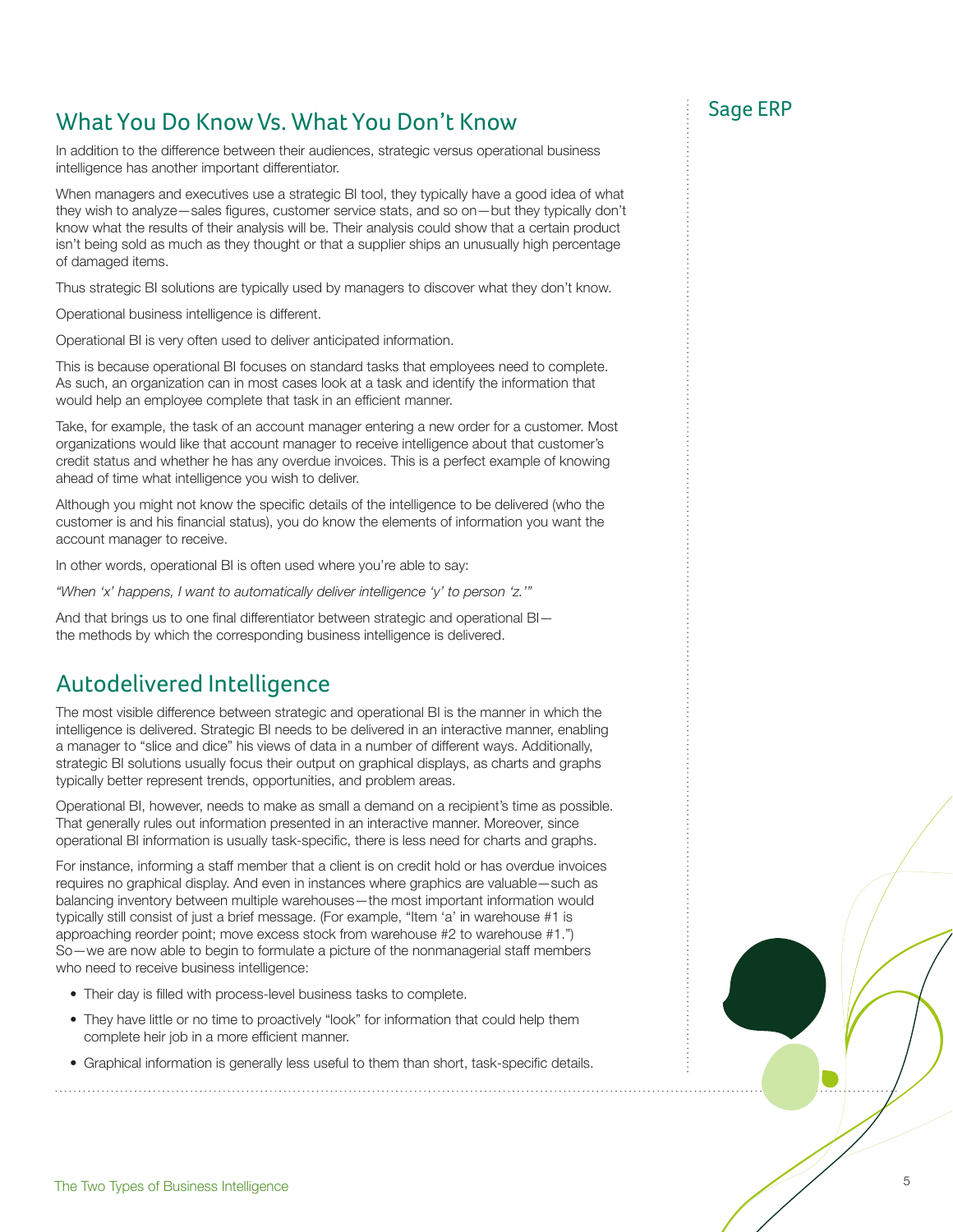This leaves only one question to ask—if an interactive application interface is not the best way  $\qquad \qquad$ : Sage ERP for a nonmanagerial staff member to receive information, what is the best way to get needed information in front of him?

The answer is—by most any communications device.

Quite simply, when it comes to operational BI, no single communications medium will do. For staff who spend their days at their desks, instant message and email will probably suffice for the delivery of important information. But for on-the-road technicians and salespeople, cell phones and even Twitter™ might be more appropriate.

Thus an operational BI solution typically offers multiple information delivery methods, including:

- Instant message (also known as "screen pop").
- Email.
- Cell phone/pager.
- Web dashboard.
- Fax.
- Twitter.

So—whether it's due to the differing audiences of strategic and operational BI solutions, whether it's because of the different kinds of information required by each group, or whether it's the need to deliver this information in very different manners, the requirements of strategic and operational business intelligence demand very different software solutions.

Now it's time to better understand how an operational business intelligence system works.

### Operational Business Intelligence

In its simplest form, OBI is the automation of the "if–then" process (for example, "if business scenario 'x' occurs, then execute response 'y'). Unlike strategic BI, where analytical information is presented to an executive and then the executive uses that information to reach a decision, operational BI is typically designed to autoexecute one or more predefined responses once a specific business condition occurs.

Examples of OBI include:

- If a new order is placed for a client who has overdue receivables, alert the sales rep and put that order on hold.
- If an item in inventory drops to within 10% of its reorder level, automatically create a purchase order for that item and send that PO to the finance department for review and approval.
- If the variance between a project's allocated budget and its completion percent is greater than 15%, halt the project and notify finance and the project leader.

When you consider scenarios such as the above, you realize that operational BI is actually more than business intelligence—it's also process automation.

In fact, within the ERP world, one of the most common uses for operational BI is to identify newly placed sales orders and (as an automated response) generate an invoice and autodeliver that invoice to the corresponding customer.

Although this might not be what many people envision from a "business intelligence" solution, the truth is that operational BI is a unique combination of data analysis combined with alerts and workflow engines.

So let's take a deeper look into the technology behind an operational BI system.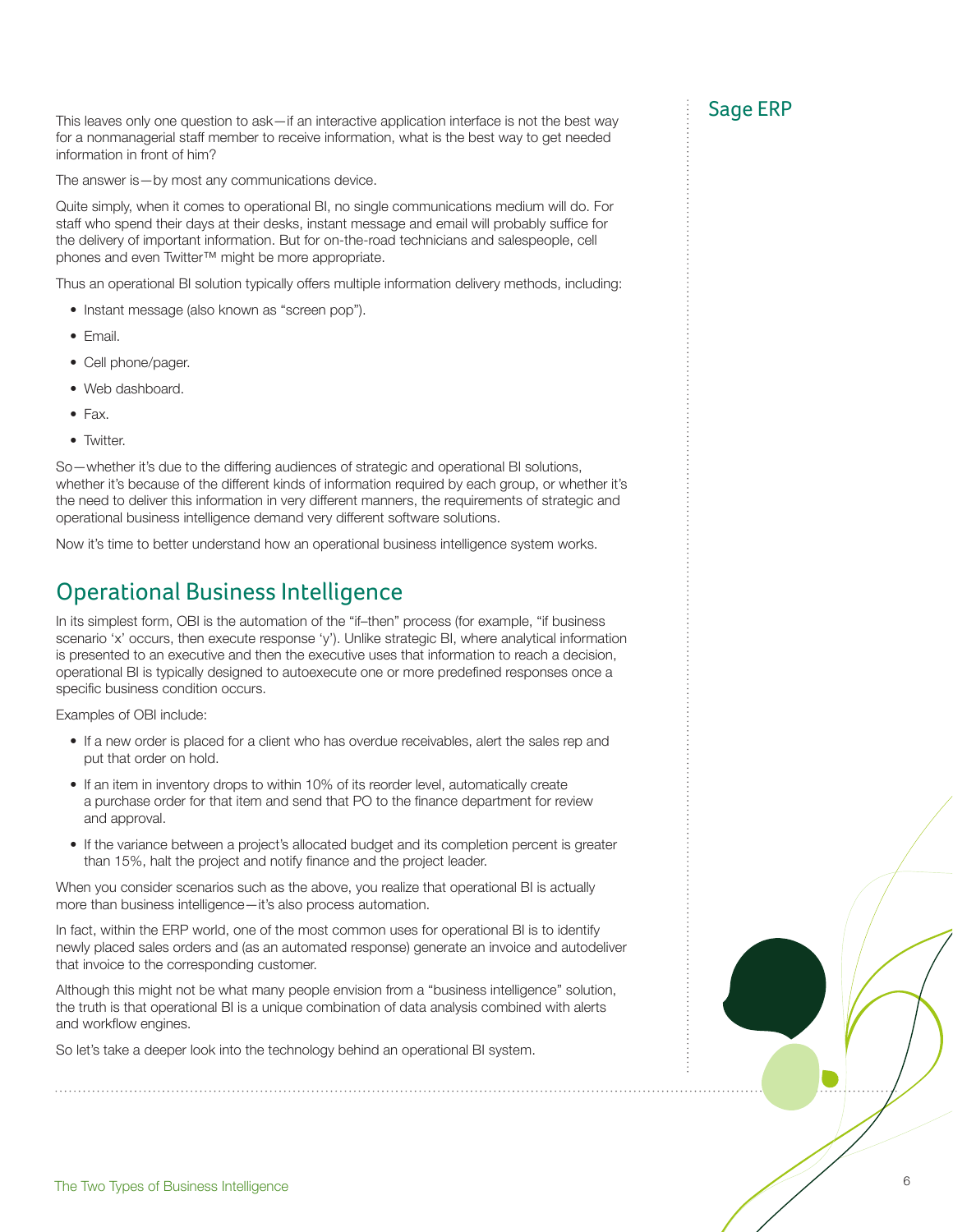## Sage ERP How Operational Business Intelligence Works

Unlike executives, nonmanagerial staff need to have intelligence delivered to them in the form of:

- What has occurred.
- The response that has been taken.
- Any additional actions that must be taken.

Intelligence that is delivered in this manner does not make additional time demands upon the recipient. On the contrary—the BI solution saves time for the staffers: time they would normally have spent determining how best to respond to the business condition that occurred.

So—what are the components of an operational BI system? Typically, an OBI system consists of the following:

- A data monitoring component
- An information generation and delivery component
- An automated response (also known as a "workflow") component

### Operational BI: Data Monitoring

The "data monitoring" component is the true BI part of this solution. The purpose of this component is to identify conditions of business data that require some kind of response. Now the response itself can be a variety of things—as simple as sending an quick alert about a condition to a member of your staff or something more sophisticated such as resending an overdue invoice to a client and putting that client on credit hold.

Precisely what data is monitored varies from one organization to another, but typically those business conditions fall into one of eight categories:

- **1. Date-sensitive conditions.** Invoices coming due, arriving shipments, pending deliveries, contracts about to expire, and upcoming appointments.
- **2. Approaching thresholds.** Clients approaching their credit limit, items nearing reorder level, and projects nearing their allowable budgets.
- **3. Exceptions to normal processing.** Excessive discounts, unusually large price increases, and unapproved work orders.
- **4. Things that have not happened—but should have.** Customers who have not ordered, purchase orders that have not been received, and projects that have not been started.
- **5. Data integrity.** Phone numbers with an incorrect number of digits, orders missing required components, and duplicate invoice numbers.
- **6. Trend analysis.** Customers whose purchases have increased or decreased by "x" percent over a certain time period.
- **7. Data inconsistencies.** Projects that are less than 50% done but have used up more than 50% of their budgets.
- **8. Data changes.** Changes to a customer's credit limit or credit status or changes to an item's cost or lead time.

For example, you might like to know when:

- An item gets to within 10% of its reorder level.
- A client stops buying from you.
- An item's profit margin drops below 20%.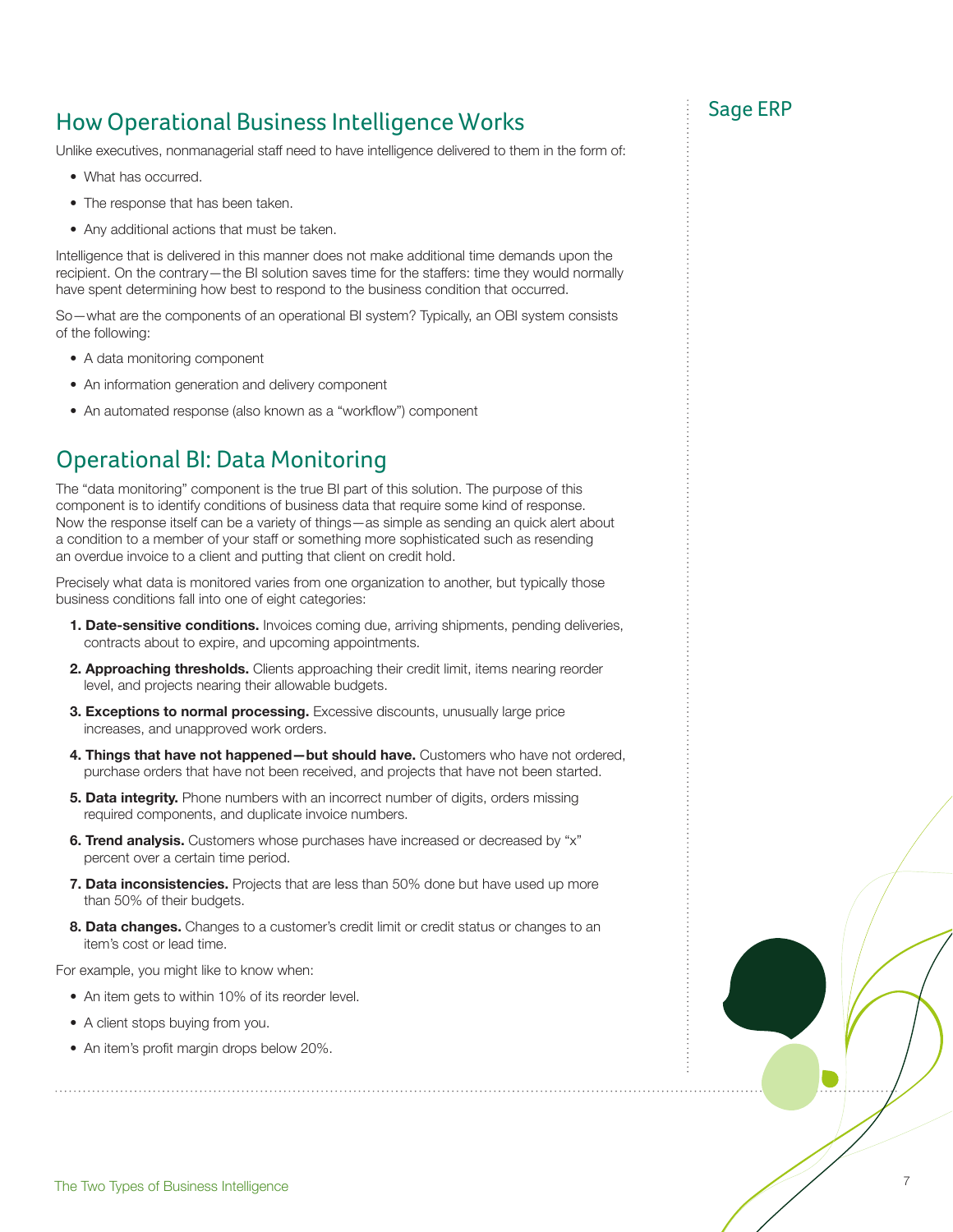And you might like to autoexecute some response, such as: **Sage ERP** and you might like to autoexecute some response, such as:

- When a new order is placed, autosend the customer a copy of the invoice.
- When a repeat customer has not purchased in 30 days, autoschedule a phone call.

The data monitoring component of operational BI is robust—that is, it identifies both simple scenarios (stock running low) and sophisticated ones (clients who have stopped buying).

Operational BI also supports both "aggregate" analysis (vendors with more than "x" late deliveries, clients whose orders total more than "y") as well as "value changes"—such as identifying when a client's credit limit or credit status has changed.

Most important to OBI data monitoring is that it's automated; no one has to take the time to run something manually to determine if a specific condition exists. As such, the monitoring module in operational BI typically relies on "scheduled checks" for the varied business conditions you wish to monitor. Those conditions that are more time-sensitive are checked on a more frequent basis; those that are less time-sensitive are checked less often.

### Operational BI: Information Generation and Delivery

The second component of an operational BI solution is its ability to generate and deliver the needed information to the appropriate individuals. In the case of strategic BI, this is typically done through a graphic user interface—but operational BI recipients do not to have the time to use such an interface. Nor can operational BI assume that the people who need to be informed are always at their desks.

Depending on the task at hand as well as the people needing to be informed, the content delivered by an operational BI system could vary greatly, such as:

- A short text message to a staffer's mobile device.
- An invoice to a customer.
- An A/R Aging report to an accountant.

And so an operational BI solution can generate intelligence in varying degrees of detail, including the ability to conform to an organization's standard forms, documents, and reports.

From an OBI solution perspective, this means the following:

- Alerts that can include a virtually unlimited amount of data, including access to any fields of data from business applications
- The ability to "compress" or "expand" the amount of data that is included in a single alert

For example, an OBI process that monitors customer work orders might send each customer one message for each order. However a salesperson would probably get one message showing all of their customers' orders, while a sales manager might prefer one message containing the details of all work orders.

- Support for multiple email systems (for example, Microsoft Exchange, Lotus Notes, Gmail), and multiple message formats (such as plain text and HTML)
- The use of industry-standard reporting solutions (for example, SAP® Crystal Reports or Microsoft SQL Reporting Services™) to generate standard forms and documents
- Multiple device delivery—including email, fax, cell phone/mobile device, screen pop, web browser, and social networking (such as Twitter and Facebook)
- "Follow-me" alerts—the ability to specify different delivery addresses based on time of day, day of the week, holidays, and more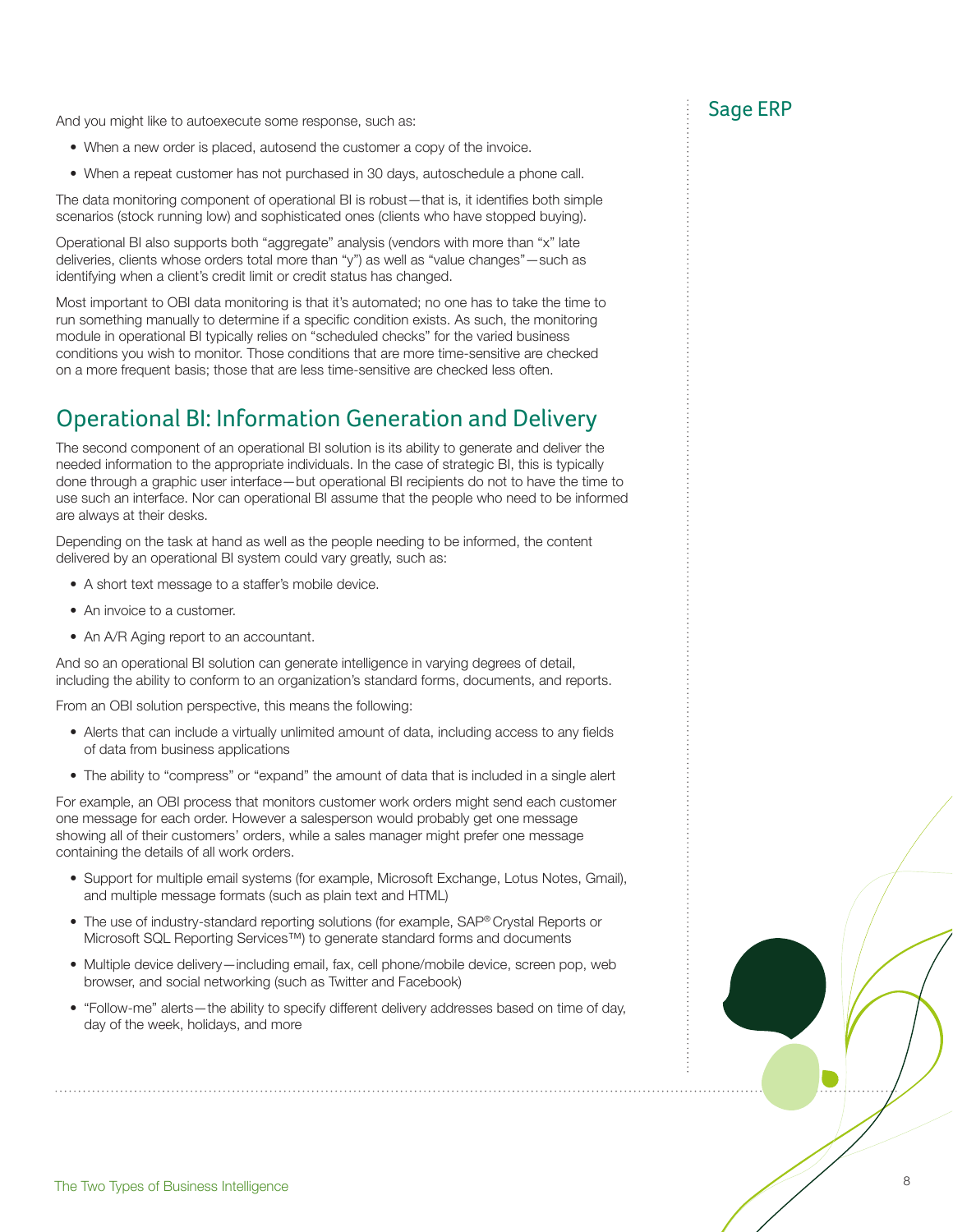## Sage ERP Operational BI: Automated Response

Where an operational BI system really differs from strategic BI is that whereas a strategic system presents intelligence to a manager and leaves the decisionmaking to him, an operational BI system allows you to build a response right into the OBI solution itself.

For example:

- If a client has more than "x" dollars in overdue invoices, put him on credit hold.
- If a customer who buys every month has not purchased within 30 days, schedule him for a call by his account manager.
- If an item drops to within 10% of its reorder level, create a purchase order for that item and send the PO to a manager for approval.

Some people refer to this as "automated response," some refer to it as "workflow," and still others call it "triggered actions." Regardless of how you describe it, the most typical kind of automated responses in operational BI solutions are application data updates—as in the three previous scenarios.

But when it comes to application updates, it's rare to find any two applications that are updated in the exact same way.

Considerations such as what application programming interfaces (APIs) a specific software solution supports, as well as the type of database used by those applications (for example, Microsoft SQL Server™, Oracle™, Foxpro™), often require that different update methods be used.

Generally speaking, an operational BI solution supports multiple methods for updating information in application databases. These methods often include:

- The execution of SQL "insert" and "update" statements.
- The running of executable programs.
- The generation of XML.
- The submission of Stored Procedures.
- The ability to create "export files."
- The execution of Visual Basic scripts.

This is often the one area where the implementation of an operational BI solution requires programming expertise. Thus, if you're interested in configuring OBI events that perform data updates, make sure you understand how those updates are to be performed, and make sure you have access to the corresponding technical expertise required to make it work.

### Summary: Everyone Deserves Intelligence

There's no question that there are some software solutions that should be restricted to a small group of users within an organization. Considerations such as access to sensitive information, required technical expertise, and departmental responsibilities are all valid points when debating "who gets their hands on what."

But sometimes we let the form of a technology erroneously restrict our vision of who could benefit from that technology.

And that's what's happened with business intelligence software.

Ideal for big-picture analysis and for identifying corporate strategies, the form of traditional BI software—its interactive nature, its graphic display, its slice-and-dice capabilities—convinces organizations that it's applicable solely to their managers and executives.